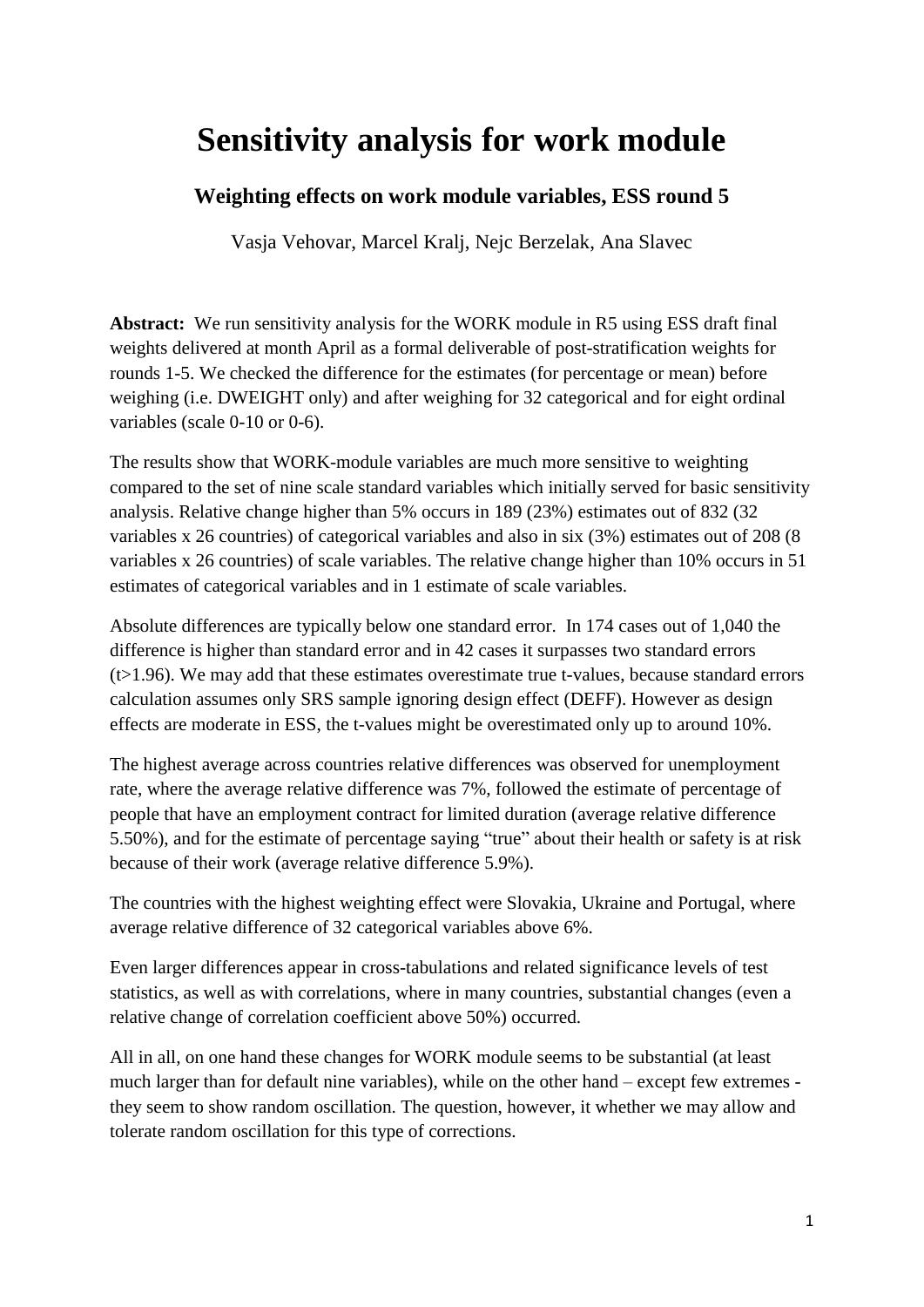#### **1. Introduction**

As part of our sensitivity analysis we analysed the weighting effects for variables from ESS Work module. The draft weights were at the same time (in parallel) checked also with NC - what was completed later with undefined conclusion data. However, so due to small expected changes we expect further changes in post-stratification weight with substantial impacts only in few countries (with DWEIGHT problem), so the existing analysis is informative for studying the effects of weights.

In first part of the analysis we arbitrary (with common sense purposive selection of important variables) selected 40 variables - 32 categorical and 8 continuous (see Table 2). We then compared estimates before and after weighting. In case of dichotomous variables (i.e. categorical variable with two categories) the calculation of absolute and relative difference between estimates before and after weighting was done for category "yes". In case of variables with more categories we have selected largest central categories (for instance, in variables which measure the agreement, the category "agree"), whereas in variables, where selection of category was not so clear, we chose the category which was more expressive or interesting. In case of continuous variables the absolute and relative difference were computed for the mean estimate.

## **2. Means and shares**

The results in Table 1 below show that considering all 40 variables the average relative difference in the estimate before and after weighting is 3.04%. With 32 categorical variables the average relative difference is 3.43%, whereas in case of 8 continuous variables the average relative difference is 1.43%.

As we can see, between all 832 survey estimates of selected categorical variables (32 variables and 26 countries), 643 estimates have relative difference of 5% or smaller, with 138 estimates between 5% and 10%, whereas 51 estimates have relative difference higher than 10%. In case of 208 survey estimates of continuous variables (8 variables and 26 countries), 202 estimates have relative difference 5% or smaller, 4 estimates have relative difference between 5% and 10%, whereas the difference above 10% appears on 2 estimates.

If we check the absolute difference/change of the estimates that appears with poststratification weighting, we can find that average absolute difference in categorical variables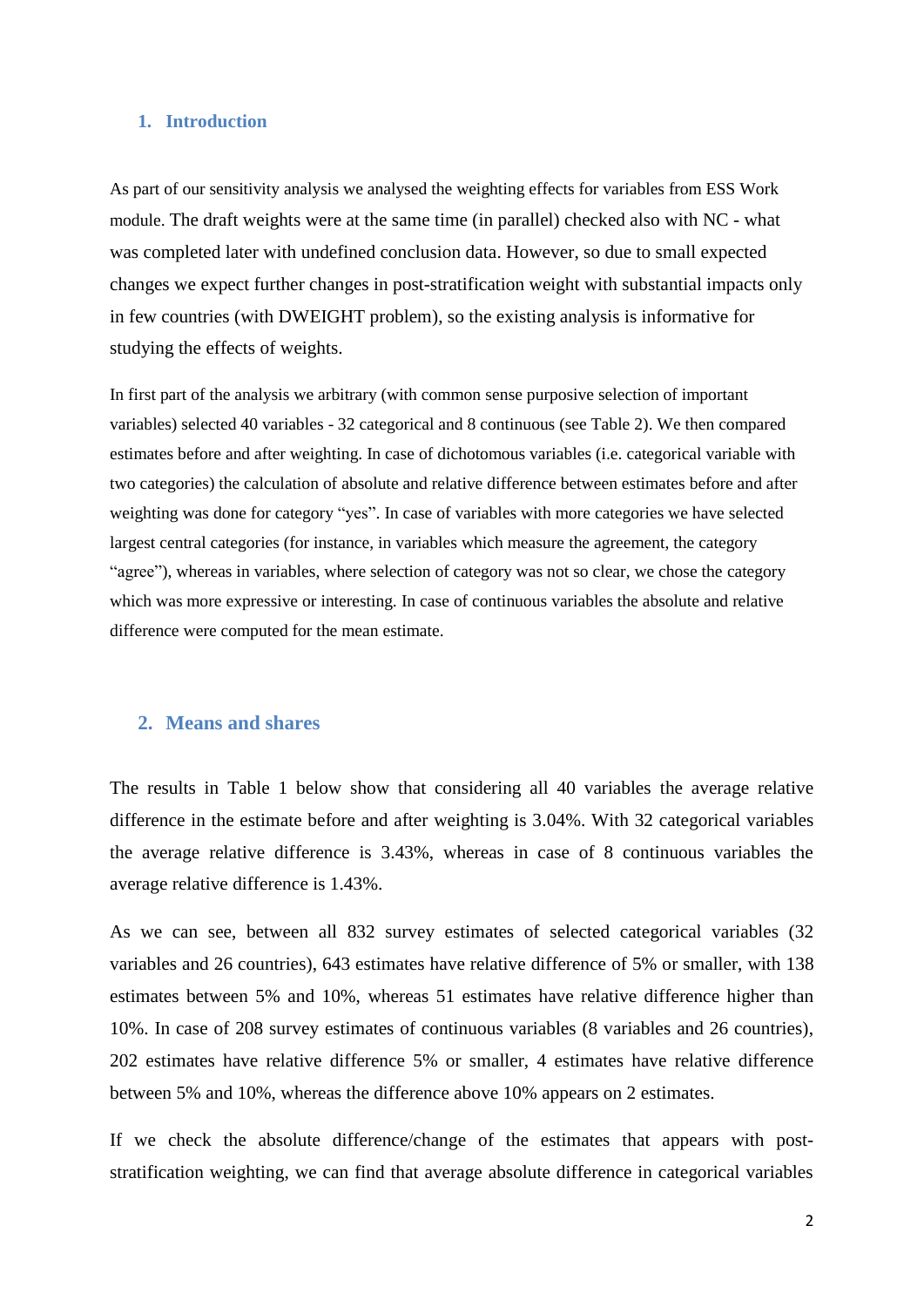is 0.70, and 0.09 in case of continuous variables (0.08 on variables with scale 0-10 and 0.03 in variables with scale 0-6). Majority (654) of estimates from categorical variables have absolute difference that is lower than value 1.0, but with 51 the estimates absolute difference is higher than value 2.0. In case of continuous variables only one estimates (variable with open scale) has absolute difference between the value 1.0 and 2.0, all others (207) have absolute difference that is lower than 1.0.

| Relative difference                                       |                           |                                       |                         |                                     |                           |  |  |  |  |  |  |  |
|-----------------------------------------------------------|---------------------------|---------------------------------------|-------------------------|-------------------------------------|---------------------------|--|--|--|--|--|--|--|
| Type of variable                                          | diff. $\leq 5\%$          | Average<br>absolute<br>relative diff. |                         |                                     |                           |  |  |  |  |  |  |  |
| Categorical variables<br>(32)                             | 643 (77,3%)               | 138 (16,6%)                           | 51 $(6,1\%)$            | 832 (100%)                          | 3,43%                     |  |  |  |  |  |  |  |
| Continuous variables (8)                                  | 202 (97,1%)               | $4(1,9\%)$                            | $2(1,0\%)$              | 208 (100%)                          | 1,48%                     |  |  |  |  |  |  |  |
| Total $(40)$                                              | 845 (81,3%)               | 142 (13,7%)                           | 53 (5,1%)               | 1040 (100%)                         | 3,04%                     |  |  |  |  |  |  |  |
|                                                           |                           | Absolute difference                   |                         |                                     |                           |  |  |  |  |  |  |  |
| Type of variable                                          | $diff. \leq 1$            | $1 <$ diff. $\leq 2$                  | diff. > 2               | Total number of<br>survey estimates | Average<br>absolute diff. |  |  |  |  |  |  |  |
| Categorical variables<br>(32)<br>Continuous variables (8) | 654 (78,6%)<br>207(99,5%) | 121 (14,5%)<br>$1(0,5\%)$             | 57 (6,9%)<br>$0(0,0\%)$ | 832 (100%)<br>208 (100%)            | 0,70<br>0,09              |  |  |  |  |  |  |  |
| Total $(40)$                                              | 861 (82,8%)               | 122 (11,7%)                           | 57 (5,5%)               | 1040 (100%)                         |                           |  |  |  |  |  |  |  |

**Table 1: Summary table of relative and absolute difference for all 1040 survey estimates (40 variables and 26 countries)**

On average the variables from work module are more sensitive than 9 standard variables which were included in initial analysis of weighting effect. As described above the average relative difference forth work module variables is 3.04%, whereas in 9 standard variables the average relative difference was 0.84%. Even if we compare only continuous variables the average relative difference is much larger in work module variables (1.48% vs. 0.84%).

Among categorical variables we found especially sensitive estimate when we consider relative difference is the estimate of *unemployment rate*, where the average relative difference (for all countries) appears to be 6.92%. The other largest changes with weighting appeared for the estimate of *percentage of people that have an employment contract for limited duration* (average relative difference is 5.50%), *percentage of people who say that it is very true their health or safety is at risk because of their work* (average relative difference 5.91%), and for the estimate of *percentage of people who have done at least six-month paid work in another country* (average relative difference 5.14%)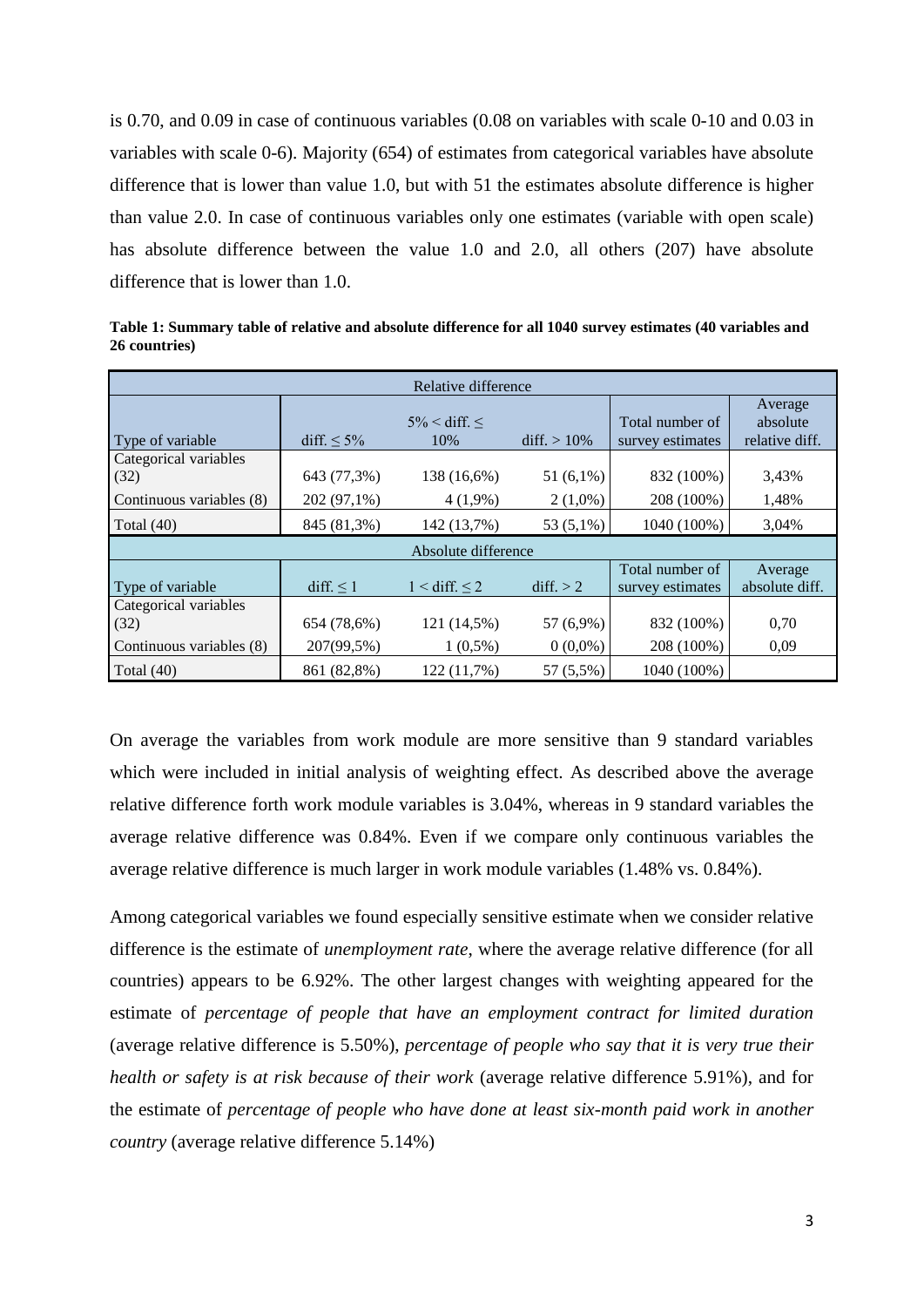Considering average absolute difference the largest differences arise for the estimate of *percentage of people who were unemployed and work seeking within last 5 years* (average absolute difference is 1.78), estimate of *percentage of people that have an employment contract for unlimited duration* (average absolute difference 1.31), and the estimate *for percentage of people who say that it is very true their current job requires that they keep learning new things* (average absolute difference 1.19).

The largest absolute difference with continuous variables appears for estimate of mean for *total hours normally worked per week in main job, where overtime is included* (average absolute difference 0.31), whereas the largest average relative difference appears on the mean estimate for *size of worker's influence to decide how his daily work is organized*, where the average relative difference is 2.50% (see Table 2).

Countries where the largest average relative and absolute differences appear are Slovakia Ukraine, Portugal and Croatia. In those countries several problems during weighting procedure were discovered (i.e. weight problem, mismatch in coding)<sup>1</sup>, therefore it is not surprising that in these countries the largest average relative and absolute differences arise. If we exclude these countries from a comparison, the countries with the largest average and relative differences are Cyprus (average relative difference 4.37% and average absolute difference 0.81), Sweden (3.75% and 0.88), Denmark (3.62% and 0.67), Israel (3.57% and 0.74) Greece (3.52% and 0.68) and Netherlands (3.51% and 0.76) considering 32 categorical variables, whereas in case of continuous variables the largest relative or absolute differences appear in Denmark, Sweden, Belgium, Bulgaria and Ireland (see Table 3).

All data about relative and absolute difference for specific country and specific variable are available on [http://mi.ris.org/uploadi/editor/DnD1372871316Weightingeffectworkmodulevariables\\_output.xls.](http://mi.ris.org/uploadi/editor/DnD1372871316Weightingeffectworkmodulevariables_output.xls) In the first table with relative differences, for example a value -7.24 for Bulgaria means that unweighted estimate is for 7.24% smaller than weighted (value of the estimate increases with weighting from 13.9% to 15.0%), and as in this case the relative difference is between 5%- 10% the value is coloured in yellow, while those above 10% are coloured orange. In the second table, where absolute differences are shown, for example a value 1.16 for Belgium means that unweighted estimate is for 1.16 larger than weighted (value of the estimate decreases with weighting from 81.5% to 80.4%. In case of absolute differences the values which are between 1-2 are coloured in yellow, while those above 2 are coloured orange.

**.** 

 $1$  Currently the ESS team is in process of problem-solving.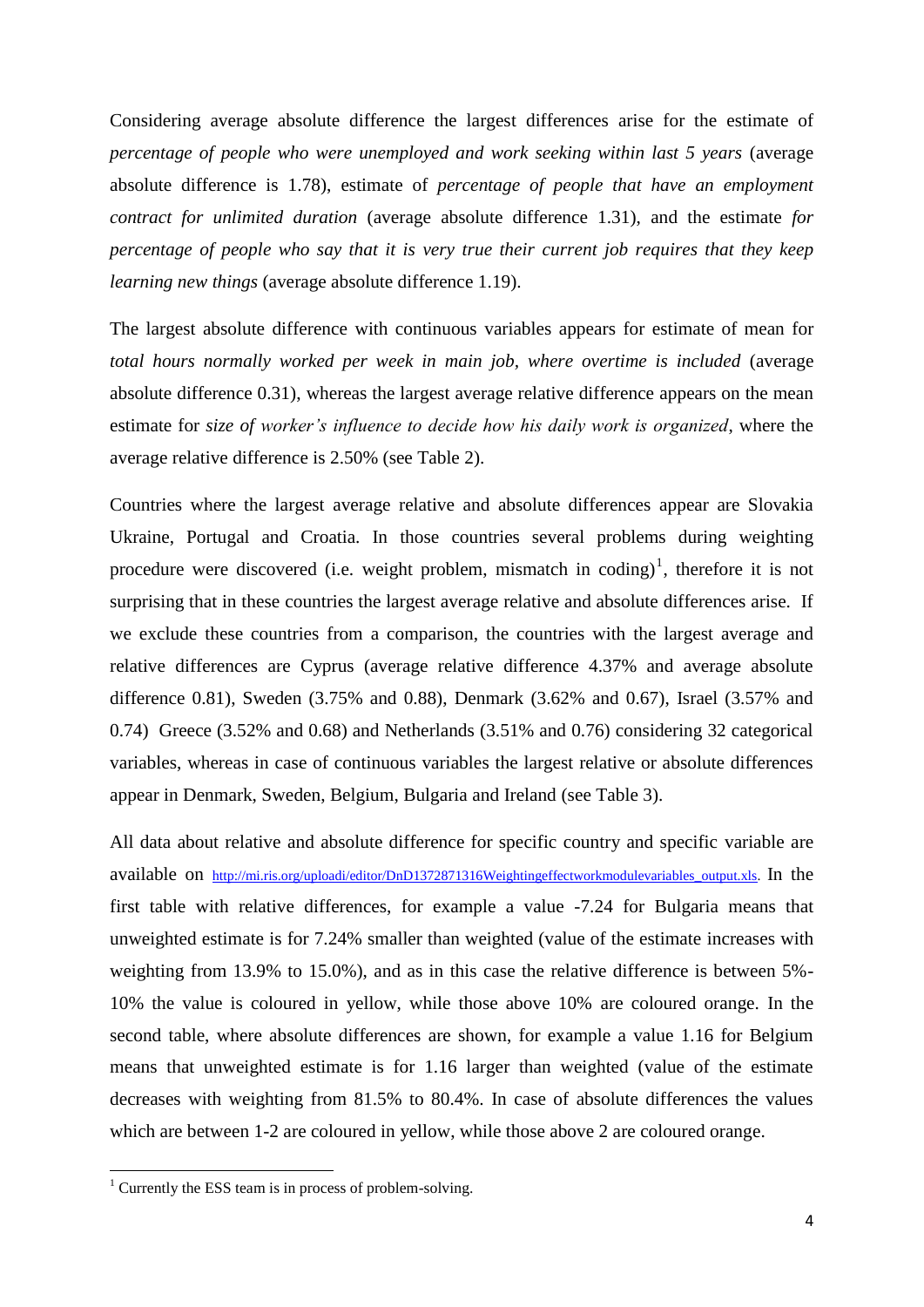Table 2: Average relative and absolute difference for 32 categorical and 8 continuous variables

|                                                                                                                                   | Average              | Averag<br>e          |
|-----------------------------------------------------------------------------------------------------------------------------------|----------------------|----------------------|
| Variables                                                                                                                         | relative<br>differen | absolute<br>differen |
|                                                                                                                                   | ce                   | ce                   |
|                                                                                                                                   | (% )                 |                      |
| Unemployed and actively looking for job                                                                                           | 6,92                 | 0,39                 |
| <b>Employment relation: Self-employed</b>                                                                                         | 3,64                 | 0,38                 |
| <b>Employment contract for unlimited duration</b>                                                                                 | 1,88                 | 1,31                 |
| <b>Employment contract for limited duration</b>                                                                                   | 5,50                 | 0,87                 |
| Paid work in another country, period more than 6 months last 10 years                                                             | 5,14                 | 0,33                 |
| Ever unemployed and seeking work for a period of more than three months                                                           | 3,13                 | 0,83                 |
| Any period of unemployment and work seeking lasted 12 months or more                                                              | 2,62                 | 1,21                 |
| Any period of unemployment and work seeking within last 5 years                                                                   | 3,45                 | 1,78                 |
| Feeling about household's income nowadays: finding it difficult on present income                                                 | 3,13                 | 0,62                 |
| In serious financial difficulties it would be quite difficult to borrow money to make ends meet                                   | 1,59                 | 0,41                 |
| Several times a month my work involve working at evenings/nights                                                                  | 3,34                 | 0,54                 |
| Several times a month my work involve having to work overtime at short notice                                                     | 2,95                 | 0,44                 |
| Several times a month my work involve working at weekends                                                                         | 2,79                 | 0,71                 |
| Very true that there is a lot of variety in my current job                                                                        | 3,25                 | 0,93                 |
| Very true that my current job requires that I keep learning new things                                                            | 4,76                 | 1,19                 |
| Very true that my wage or salary depends on the amount of effort I put into my work                                               | 3,73                 | 0,44                 |
| Very true that I can get support and help from my co-workers when needed                                                          | 2,35                 | 0,71                 |
| Very true that my health or safety is at risk because of my work                                                                  | 5,91                 | 0,60                 |
| Very true that I can decide the time I start and finish work                                                                      | 4,53                 | 0,41                 |
| Very true that my current job is secure                                                                                           | 3,58                 | 0,71                 |
| I agree that my job requires that I work very hard                                                                                | 1,54                 | 0,71                 |
| I agree that I never seem to have enough time to get everything done in my job.                                                   | 2,19                 | 0,60                 |
| I agree that my opportunities for advancement are good                                                                            | 3,09                 | 0,75                 |
| I agree that considering all my efforts and achievements in my job, I feel I get paid appropriately                               | 1,70                 | 0,55                 |
| Often keep worrying about work problems when not working                                                                          | 4,80                 | 0,90                 |
| Often too tired after work to enjoy the things I would like do at home                                                            | 2.63                 | 0,60                 |
| Often find that my job prevents me from giving the time I want to my partner or family                                            | 2,45                 | 0,38                 |
| Often find that my partner or family gets fed up with the pressure of my job                                                      | 4,37                 | 0,32                 |
| I had to do less interesting work, last 3 years                                                                                   | 3,11                 | 0,85                 |
| I had to take a reduction in pay, last 3 years                                                                                    | 3,36                 | 0,79                 |
| I had to work shorter hours, last 3 years                                                                                         | 3,63                 | 0,58                 |
| I had less security in job, last 3 years                                                                                          | 2,66                 | 0,66                 |
| Allowed to decide how daily work is organised (0 - No influence; 10 - Complete control)                                           | 2,50                 | 0,13                 |
| Allowed to choose/change pace of work (0 - No influence; 10 - Complete control)                                                   | 2,27                 | 0,11                 |
| Total hours normally worked per week in main job overtime included                                                                | 0,72                 | 0,31                 |
| To what extent had to manage on lower household income last 3 years (0- Not at all; 6 - A great deal)                             | 1,41                 | 0,03                 |
| To what extent had to draw on savings/debt to cover ordinary living expenses last 3 years (0 - Not at<br>all; 6 - A great deal)   | 1,64                 | 0,03                 |
| To what extent had to cut back on holidays or household eqp. last 3 years (0-Not at all; 6-A greatdeal)                           | 1,88                 | 0,04                 |
| How difficult/easy to get similar or better job if had to leave employer (0 - Extremely difficult; 10 -<br><b>Extremely easy)</b> | 1,07                 | 0,04                 |
| How satisfied are you in your main job (0 - Extremely dissatisfied; 10 - Extremely satisfied)                                     | 0,36                 | 0,03                 |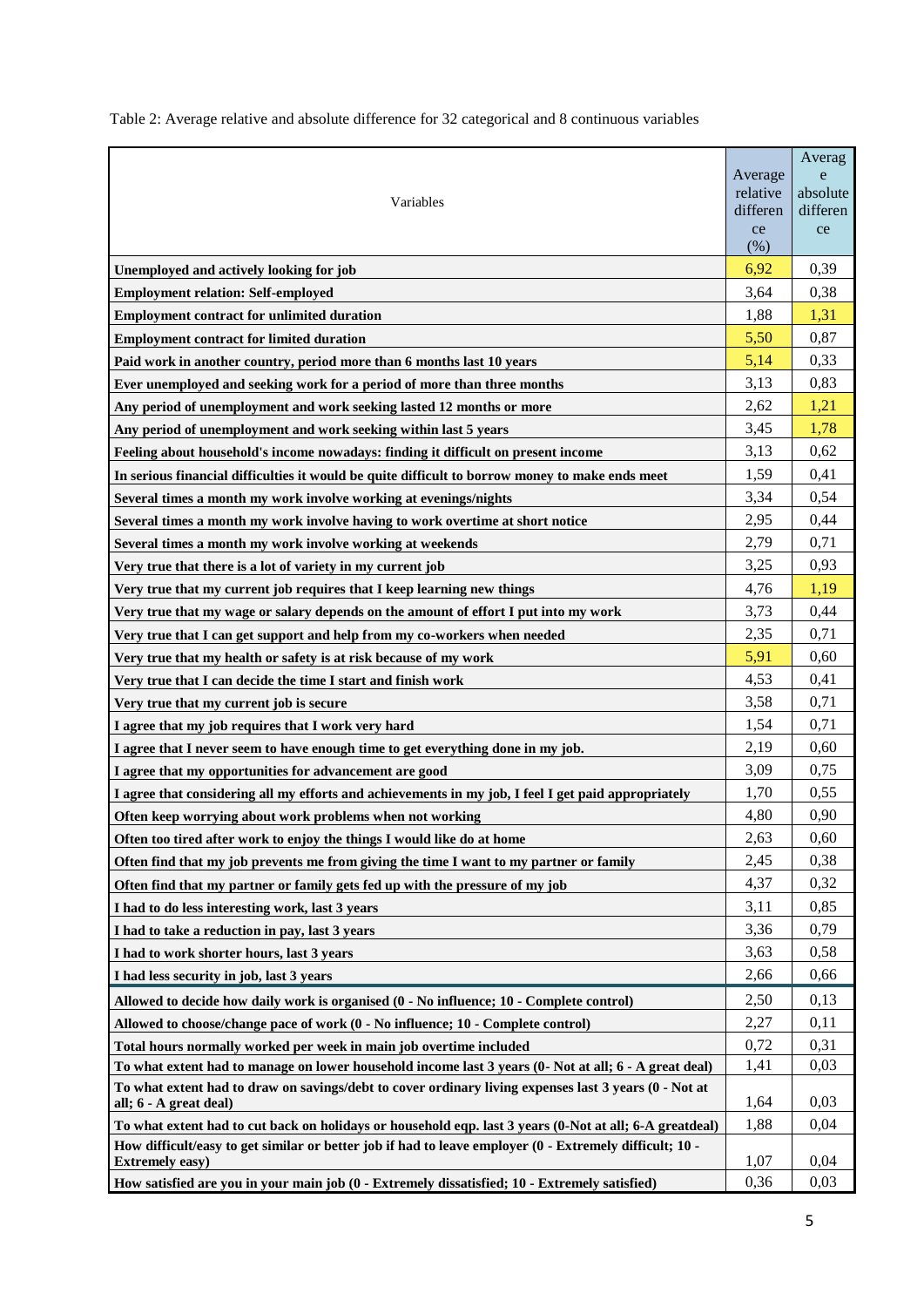|                | Average Relative difference (%) |                             | Average absolute difference   |                               |  |  |
|----------------|---------------------------------|-----------------------------|-------------------------------|-------------------------------|--|--|
| Country        | Categorical<br>variables (32)   | Continuous<br>variables (8) | Categorical<br>variables (32) | Continuous<br>variables $(8)$ |  |  |
| Belgium        | 3,09                            | 2,58                        | 0,67                          | 0,10                          |  |  |
| Bulgaria       | 3,21                            | 2,12                        | 0,67                          | 0,11                          |  |  |
| Switzerland    | 1,93                            | 1,18                        | 0,34                          | 0,09                          |  |  |
| Cyprus         | 4,37                            | 1,76                        | 0,81                          | 0,10                          |  |  |
| Czech Republic | 2,44                            | 0,26                        | 0,42                          | 0,01                          |  |  |
| Germany        | 2,24                            | 1,41                        | 0,46                          | 0,09                          |  |  |
| Denmark        | 3,62                            | 2,43                        | 0,67                          | 0,18                          |  |  |
| Estonia        | 2,50                            | 1,16                        | 0,56                          | 0,07                          |  |  |
| Spain          | 1,74                            | 0,70                        | 0,32                          | 0,03                          |  |  |
| Finland        | 2,56                            | 1,09                        | 0,54                          | 0,06                          |  |  |
| France         | 2,80                            | 1,05                        | 0,61                          | 0,07                          |  |  |
| <b>UK</b>      | 2,77                            | 0,90                        | 0,64                          | 0,07                          |  |  |
| Greece         | 3,52                            | 1,03                        | 0,68                          | 0,09                          |  |  |
| Croatia        | 5,04                            | 1,11                        | 1,01                          | 0,04                          |  |  |
| Hungary        | 2,21                            | 1,08                        | 0,40                          | 0,05                          |  |  |
| Ireland        | 1,80                            | 0,96                        | 0,31                          | 0,23                          |  |  |
| <b>Israel</b>  | 3,57                            | 1,47                        | 0,74                          | 0,07                          |  |  |
| Netherlands    | 3,51                            | 0,82                        | 0,76                          | 0,05                          |  |  |
| Norway         | 2,70                            | 0,81                        | 0,53                          | 0,06                          |  |  |
| Poland         | 1,57                            | 1,02                        | 0,37                          | 0,05                          |  |  |
| Portugal       | 6,02                            | 1,85                        | 1,10                          | 0,07                          |  |  |
| Russia         | 3,29                            | 1,74                        | 0,65                          | 0,12                          |  |  |
| Sweden         | 3,75                            | 2,25                        | 0,88                          | 0,09                          |  |  |
| Slovenia       | 2,58                            | 0,83                        | 0,43                          | 0,04                          |  |  |
| Slovakia       | 8,70                            | 2,54                        | 1,85                          | 0,13                          |  |  |
| Ukraine        | 7,64                            | 4,37                        | 1,85                          | 0,27                          |  |  |

**Table 3: Relative and absolute difference for each country**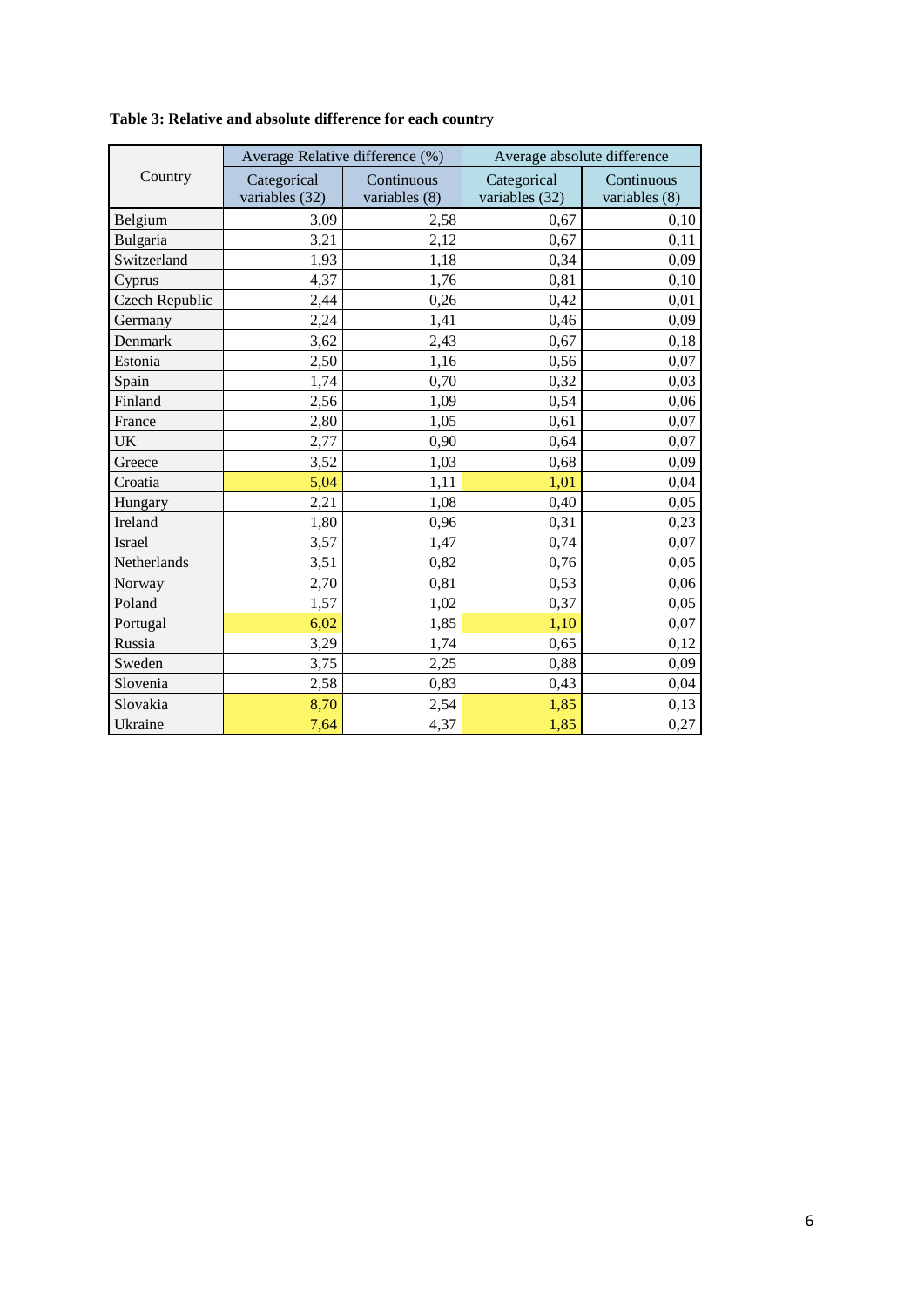#### **3. Correlations**

We have also tested to what extent the population weighting effects the correlation and their estimates. We have checked what differences appear in Pearson correlation coefficient with pairs of six variables for six specific countries (Estonia, Germany, Netherlands, Czech Republic, Greece and Cyprus).

Results of comparison show relative differences which, in small cases surpass 60%. But in that case values of relative difference could be somewhat misleading because from aspect of absolute difference and especially from contextual, interpretative perspective differences are not so drastic that it looks on first sight. However, the largest relative difference in Pearson correlation coefficient arises in case of Greece, where coefficient increases from the value 0.018 to 0.048 (relative difference is 62.5%). Considering the absolute difference the largest difference appears in case of Cyprus, where correlation coefficient increases from 0.032 to 0.082.

For details about the effect of weighting on a correlation coefficient for six specific countries, see [http://mi.ris.org/uploadi/editor/DnD1372871316Weightingeffectworkmodulevariables\\_output.xls,](http://mi.ris.org/uploadi/editor/DnD1372871316Weightingeffectworkmodulevariables_output.xls) where first table of correlations shows Pearson correlations coefficients before and after weighting (for example, in case of Germany the correlation coefficients values -0.251 and -0.270 between variables "How satisfied with life as a hole" and "Longest period in months continuously unemployed and seeking work" means that correlation coefficient with weighting changed from the value -0.251 to -0.270), and next two tables presents relative and absolute change for those coefficients (in case of Germany the values -7.04 and 0.019 for the same pair of variables means that Pearson coefficient on unweighted data is for 7.04% or 0.019 smaller than on weighted data, which is also presented in Tables 5 and 6 below).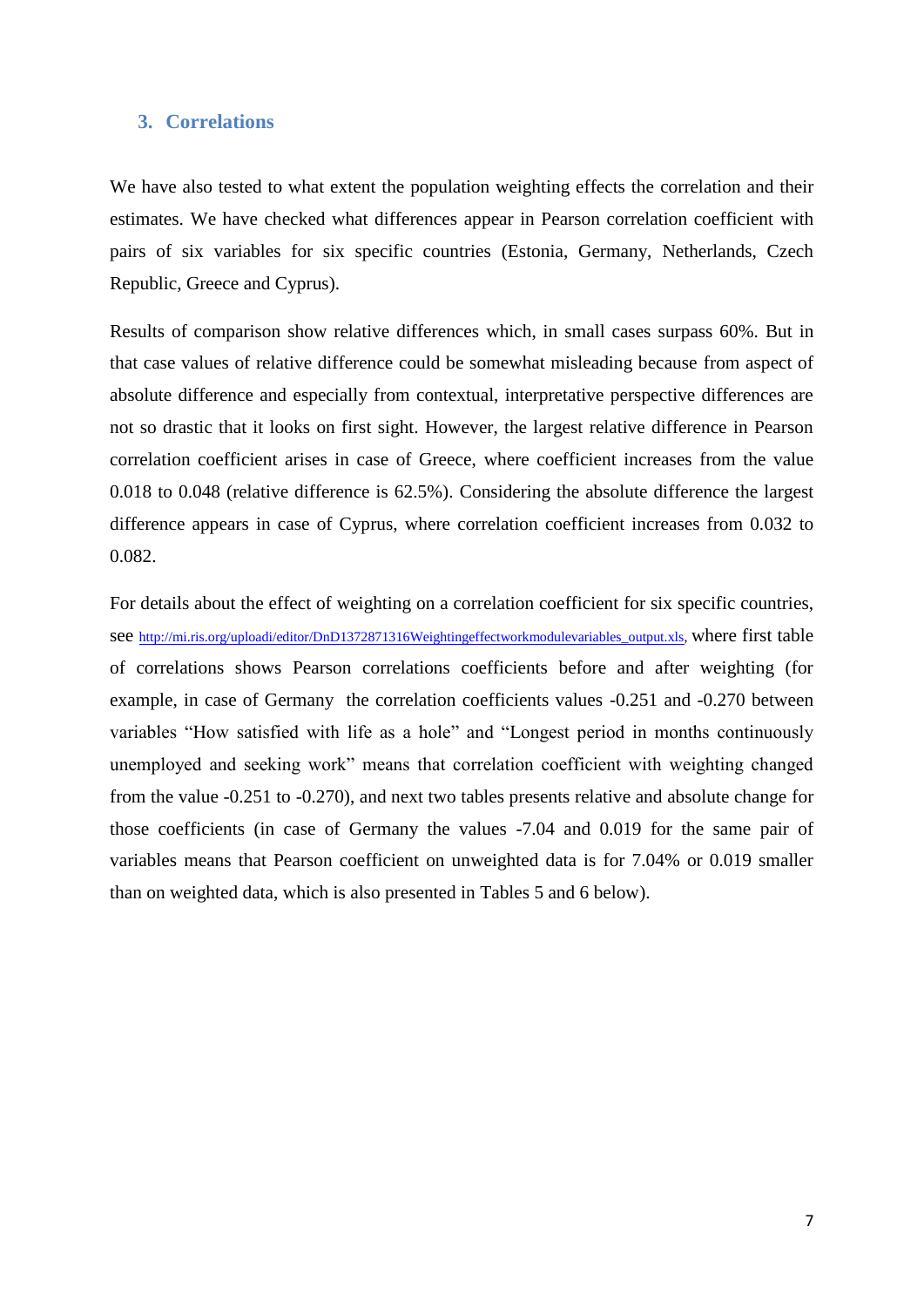**Table 4: Pearson correlations when data unweighted (dw) and weighted (w4) by post-stratification weights (Greece, Round 5)**

|                                                                          |                        | Allowed to<br>decide how<br>daily work is<br>organised | How<br>satisfied are<br>you in your<br>main job | Longest period<br>in months<br>continuously<br>unemployed<br>and seeking<br>work, last 3<br>years | To what<br>extent had to<br>manage on<br>lower<br>household<br>income last 3<br>years | How<br>satisfied with<br>life as a<br>whole | How<br>satisfied with<br>present state<br>of economy<br>in country |
|--------------------------------------------------------------------------|------------------------|--------------------------------------------------------|-------------------------------------------------|---------------------------------------------------------------------------------------------------|---------------------------------------------------------------------------------------|---------------------------------------------|--------------------------------------------------------------------|
| Allowed to decide how daily work<br>is organised (0 - No influence; 10 - | $\mathrm{d}\mathrm{w}$ | 1,000                                                  | ,018                                            | $-.215***$                                                                                        | $-.076$ **                                                                            | $,051$ <sup>*</sup>                         | $-0.022$                                                           |
| Complete control)                                                        | w4                     | 1,000                                                  | .048                                            | $-.204$ **                                                                                        | $-.077$ **                                                                            | $,055$ <sup>*</sup>                         | $-.044$ <sup>*</sup>                                               |
| How satisfied are you in your<br>main job (0 - Extremely                 | $d$ w                  | .018                                                   | 1,000                                           | $-.102**$                                                                                         | $-.191$ <sup>**</sup>                                                                 | $,341$ **                                   | $,118***$                                                          |
| dissatisfied, 10 - Extremely<br>satisfied)                               | w4                     | .048                                                   | 1.000                                           | $-.120$ <sup>**</sup>                                                                             | $-.173$ <sup>**</sup>                                                                 | $,370***$                                   | $,117***$                                                          |
| Longest period in months<br>continuously unemployed and                  | $\mathrm{d}\mathrm{w}$ | $-.215***$                                             | $-.102$ <sup>**</sup>                           | 1,000                                                                                             | $,142***$                                                                             | $-.096$ **                                  | $-0.015$                                                           |
| seeking work, last 3 years                                               | w4                     | $-.204$ **                                             | $-.120$ <sup>**</sup>                           | 1,000                                                                                             | $,155***$                                                                             | $-.111$ <sup>**</sup>                       | $-0.012$                                                           |
| To what extent had to manage on<br>lower household income last 3         | dw                     | $-.076$ **                                             | $-.191$ <sup>**</sup>                           | $,142$ **                                                                                         | 1,000                                                                                 | $-.120$ <sup>**</sup>                       | $-.094***$                                                         |
| years (0 - Not at all; 6 - A great<br>deal)                              | w4                     | $-.077***$                                             | $-.173$ <sup>**</sup>                           | $,155***$                                                                                         | 1,000                                                                                 | $-.111$ <sup>**</sup>                       | $-.093***$                                                         |
| How satisfied with life as a whole<br>(0 - Extremely dissatisfied: 10 -  | $\mathrm{d}\mathbf{w}$ | $,051^*$                                               | $,341$ **                                       | $-.096$ **                                                                                        | $-.120$ <sup>**</sup>                                                                 | 1,000                                       | $,205***$                                                          |
| Extremely satisfied)                                                     | w <sub>4</sub>         | $,055$ <sup>*</sup>                                    | $,370***$                                       | $-.111$ <sup>**</sup>                                                                             | $-.111$ <sup>**</sup>                                                                 | 1,000                                       | $,209$ **                                                          |
| How satisfied with present state of<br>economy in country (0 - Extremely | dw                     | $-.022$                                                | $,118***$                                       | $-.015$                                                                                           | $-.094$ **                                                                            | $,205***$                                   | 1,000                                                              |
| dissatisfied; 10 - Extremely<br>satisfied)                               | w4                     | $-.044$ <sup>*</sup>                                   | $,117***$                                       | $-.012$                                                                                           | $-.093***$                                                                            | $,209$ **                                   | 1,000                                                              |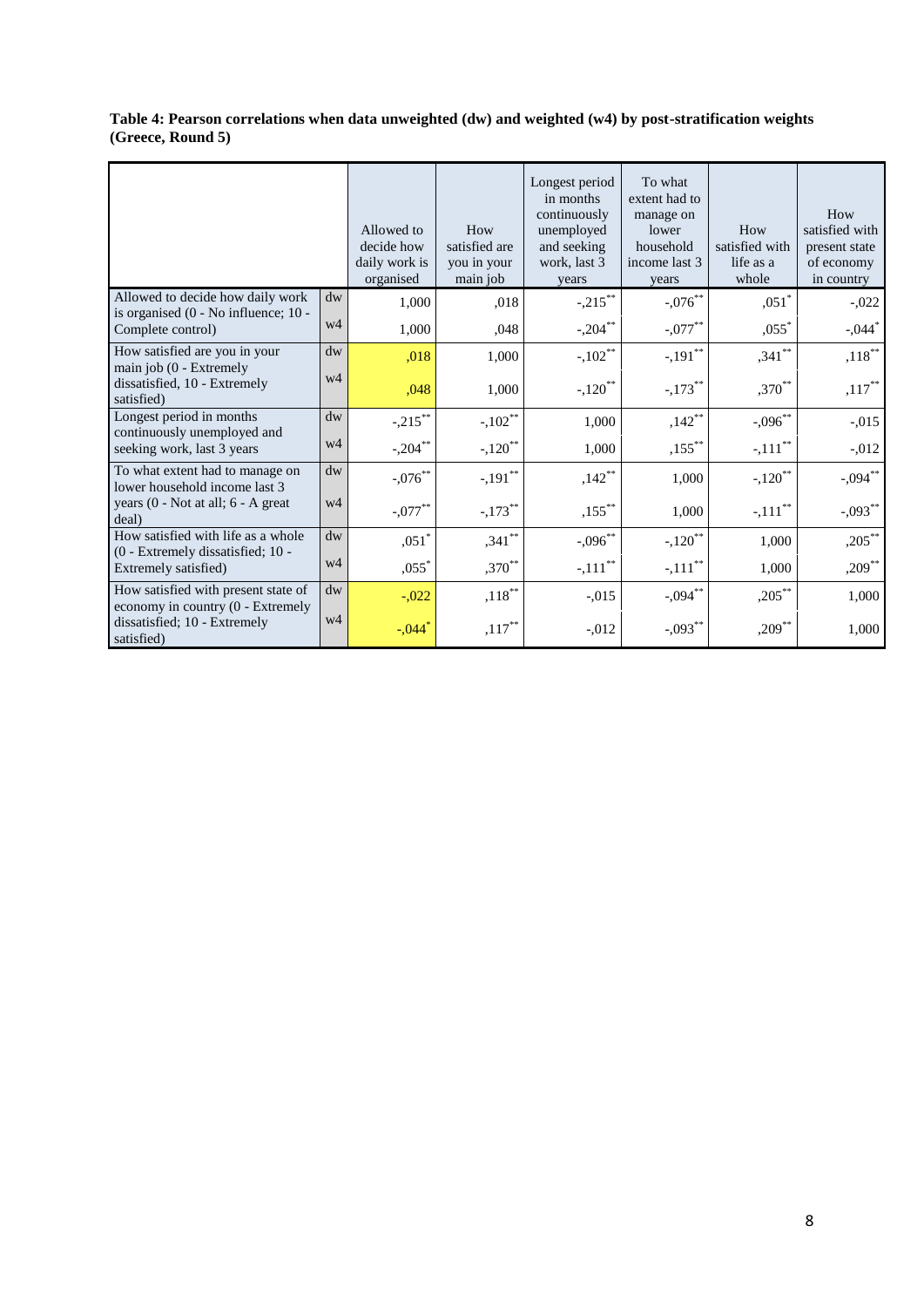#### **Table 5: Relative difference of the Pearson correlation coefficient**

|                                            |                     | Allowed to<br>decide how<br>daily work is<br>organised | How satisfied<br>are you in your<br>main job | Longest period<br>in months<br>continuously<br>unemployed<br>and seeking<br>work, last 3<br>years | To what extent<br>had to manage<br>on lower<br>household<br>income last 3<br>years | How satisfied<br>with life as a<br>whole | How satisfied<br>with present<br>state of<br>economy in<br>country |
|--------------------------------------------|---------------------|--------------------------------------------------------|----------------------------------------------|---------------------------------------------------------------------------------------------------|------------------------------------------------------------------------------------|------------------------------------------|--------------------------------------------------------------------|
| Allowed to decide                          | DE                  | $\boldsymbol{0}$                                       | 0,46                                         | $-3,55$                                                                                           | $-6,14$                                                                            | 0,76                                     | $-1,94$                                                            |
| how daily work is<br>organised (0 - No     | EE                  | $\boldsymbol{0}$                                       | $-2,27$                                      | $-6,31$                                                                                           | $-23,29$                                                                           | $-5,81$                                  | $-3,13$                                                            |
| influence; 10 -                            | <b>GR</b>           | $\boldsymbol{0}$                                       | $-62,46$                                     | 5,39                                                                                              | $-1,30$                                                                            | $-7,27$                                  | $-49,46$                                                           |
| Complete control)                          | NL                  | 0                                                      | $-18,63$                                     | $-1,04$                                                                                           | 10,00                                                                              | 15,04                                    | $-0,99$                                                            |
|                                            | <b>CY</b>           | $\overline{0}$                                         | $-5,56$                                      | $-11,48$                                                                                          | $-22,31$                                                                           | $-49,67$                                 | $-46,05$                                                           |
|                                            | <b>CZ</b>           | $\boldsymbol{0}$                                       | $-1,05$                                      | 2,26                                                                                              | $-5,68$                                                                            | $-2,15$                                  | 9,80                                                               |
| How satisfied are                          | DE                  | 0,46                                                   | $\boldsymbol{0}$                             | 7,83                                                                                              | $-0,52$                                                                            | 3,27                                     | $-2,27$                                                            |
| you in your main<br>job (0 - Extremely     | $\rm{EE}$           | $-2,27$                                                | $\boldsymbol{0}$                             | $-10,16$                                                                                          | 0,66                                                                               | $-0,27$                                  | $-3,63$                                                            |
| dissatisfied, 10 -                         | <b>GR</b>           | $-62,46$                                               | $\boldsymbol{0}$                             | $-15,00$                                                                                          | 10,40                                                                              | $-7,84$                                  | 0,85                                                               |
| Extremely<br>satisfied)                    | <b>NL</b>           | $-18,63$                                               | $\boldsymbol{0}$                             | $-12,27$                                                                                          | $-17,86$                                                                           | 0,00                                     | $-1,24$                                                            |
|                                            | <b>CY</b>           | $-5,56$                                                | $\boldsymbol{0}$                             | $-58,85$                                                                                          | 0,37                                                                               | 4,70                                     | $-60,59$                                                           |
|                                            | <b>CZ</b>           | $-1,05$                                                | $\theta$                                     | 19,54                                                                                             | 3,82                                                                               | 3,25                                     | 2,04                                                               |
| Longest period in<br>months                | DE                  | $-3,55$                                                | 7,83                                         | $\boldsymbol{0}$                                                                                  | 0,74                                                                               | $-7,04$                                  | $-4,48$                                                            |
| continuously                               | EE                  | $-6,31$                                                | $-10,16$                                     | $\boldsymbol{0}$                                                                                  | 0,78                                                                               | 0,47                                     | $-1,60$                                                            |
| unemployed and                             | <b>GR</b>           | 5,39                                                   | $-15,00$                                     | $\boldsymbol{0}$                                                                                  | $-8,39$                                                                            | $-13,51$                                 | 26,36                                                              |
| seeking work, last 3<br>years              | NL                  | $-1,04$                                                | $-12,27$                                     | $\boldsymbol{0}$                                                                                  | $-1,60$                                                                            | 0,66                                     | 23,76                                                              |
|                                            | <b>CY</b>           | $-11,48$                                               | $-58,85$                                     | $\boldsymbol{0}$                                                                                  | $-11,05$                                                                           | $-28,98$                                 | $-3,27$                                                            |
|                                            | <b>CZ</b>           | 2,26                                                   | 19,54                                        | $\boldsymbol{0}$                                                                                  | 4,92                                                                               | $-2,80$                                  | 13,35                                                              |
| To what extent had<br>to manage on lower   | DE                  | $-6,14$                                                | $-0,52$                                      | 0,74                                                                                              | $\boldsymbol{0}$                                                                   | $-1,54$                                  | $-1,50$                                                            |
| household income                           | EE                  | $-23,29$                                               | 0,66                                         | 0,78                                                                                              | 0                                                                                  | 0,99                                     | 3,47                                                               |
| last 3 years (0 - Not                      | <b>GR</b>           | $-1,30$                                                | 10,40                                        | $-8,39$                                                                                           | $\boldsymbol{0}$                                                                   | 8,11                                     | 1,08                                                               |
| at all; 6 - A great<br>deal)               | NL                  | 10,00                                                  | $-17,86$                                     | $-1,60$                                                                                           | $\boldsymbol{0}$                                                                   | 6,93                                     | 4,59                                                               |
|                                            | <b>CY</b>           | $-22,31$                                               | 0,37                                         | $-11,05$                                                                                          | $\boldsymbol{0}$                                                                   | 4,46                                     | $-20,22$                                                           |
|                                            | <b>CZ</b>           | $-5,68$                                                | 3,82                                         | 4,92                                                                                              | $\boldsymbol{0}$                                                                   | $-0,66$                                  | 3,17                                                               |
| How satisfied with<br>life as a whole (0 - | DE                  | 0,76                                                   | 3,27                                         | $-7,04$                                                                                           | $-1,54$                                                                            | $\boldsymbol{0}$                         | $-1,52$                                                            |
| Extremely                                  | EE                  | $-5,81$                                                | $-0,27$                                      | 0,47                                                                                              | 0,99                                                                               | $\boldsymbol{0}$                         | $-0,79$                                                            |
| dissatisfied; 10 -                         | <b>GR</b>           | $-7,27$                                                | $-7,84$                                      | $-13,51$                                                                                          | 8,11                                                                               | $\boldsymbol{0}$                         | $-1,91$                                                            |
| Extremely<br>satisfied)                    | <b>NL</b>           | 15,04                                                  | 0,00                                         | 0,66                                                                                              | 6,93                                                                               | $\boldsymbol{0}$                         | 5,32                                                               |
|                                            | <b>CY</b>           | $-49,67$                                               | 4,70                                         | $-28,98$                                                                                          | 4,46                                                                               | $\boldsymbol{0}$                         | 7,98                                                               |
|                                            | <b>CZ</b>           | $-2,15$                                                | 3,25                                         | $-2,80$                                                                                           | $-0,66$                                                                            | $\boldsymbol{0}$                         | $-0,81$                                                            |
| How satisfied with<br>present state of     | DE                  | $-1,94$                                                | $-2,27$                                      | $-4,48$                                                                                           | $-1,50$                                                                            | $-1,52$                                  | $\Omega$                                                           |
| economy in country                         | EE                  | $-3,13$                                                | $-3,63$                                      | $-1,60$                                                                                           | 3,47                                                                               | $-0,79$                                  | $\boldsymbol{0}$                                                   |
| $(0 - Extremely)$                          | <b>GR</b>           | $-49,46$                                               | 0,85                                         | 26,36                                                                                             | 1,08                                                                               | $-1,91$                                  | $\boldsymbol{0}$                                                   |
| dissatisfied; 10 -<br>Extremely            | NL                  | $-0,99$                                                | $-1,24$                                      | 23,76                                                                                             | 4,59                                                                               | 5,32                                     | $\boldsymbol{0}$                                                   |
| satisfied)                                 | <b>CY</b>           | $-46,05$                                               | $-60,59$                                     | $-3,27$                                                                                           | $-20,22$                                                                           | 7,98                                     | $\boldsymbol{0}$                                                   |
|                                            | $\operatorname{CZ}$ | 9,80                                                   | 2,04                                         | 13,35                                                                                             | 3,17                                                                               | $-0,81$                                  | $\boldsymbol{0}$                                                   |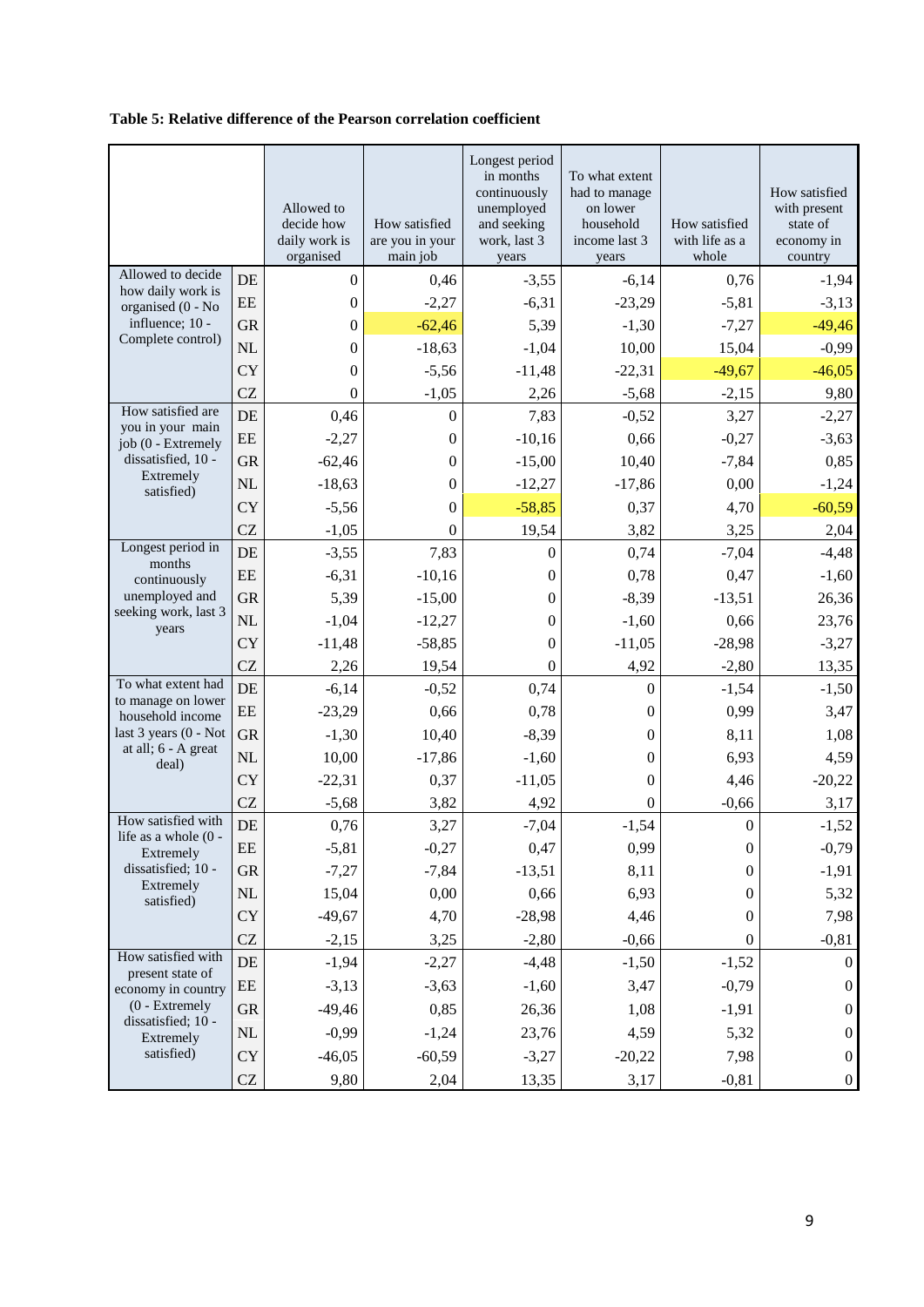#### **Table 6: Absolute difference of the Pearson correlation coefficient**

|                                        |           | Allowed to<br>decide how<br>daily work is<br>organised | How satisfied<br>are you in your<br>main job | Longest period<br>in months<br>continuously<br>unemployed<br>and seeking<br>work, last 3<br>years | To what extent<br>had to manage<br>on lower<br>household<br>income last 3<br>years | How satisfied<br>with life as a<br>whole | How satisfied<br>with present<br>state of<br>economy in<br>country |
|----------------------------------------|-----------|--------------------------------------------------------|----------------------------------------------|---------------------------------------------------------------------------------------------------|------------------------------------------------------------------------------------|------------------------------------------|--------------------------------------------------------------------|
| Allowed to decide                      | DE        | $\boldsymbol{0}$                                       | 0,001                                        | 0,005                                                                                             | 0,007                                                                              | 0,001                                    | $-0,003$                                                           |
| how daily work is                      | EE        | $\boldsymbol{0}$                                       | $-0,005$                                     | 0,007                                                                                             | 0,017                                                                              | $-0,010$                                 | $-0,004$                                                           |
| organised (0 - No<br>influence; 10 -   | <b>GR</b> | $\boldsymbol{0}$                                       | $-0,030$                                     | $-0,011$                                                                                          | 0,001                                                                              | $-0,004$                                 | 0,022                                                              |
| Complete control)                      | <b>NL</b> | $\boldsymbol{0}$                                       | $-0,030$                                     | 0,001                                                                                             | $-0,010$                                                                           | 0,017                                    | $-0,001$                                                           |
|                                        | <b>CY</b> | $\theta$                                               | $-0,010$                                     | 0,014                                                                                             | 0,029                                                                              | $-0,026$                                 | $-0,044$                                                           |
|                                        | <b>CZ</b> | $\boldsymbol{0}$                                       | $-0,002$                                     | $-0,003$                                                                                          | 0,010                                                                              | $-0,004$                                 | 0,010                                                              |
| How satisfied are                      | DE        | 0,001                                                  | $\boldsymbol{0}$                             | $-0,009$                                                                                          | 0,001                                                                              | 0,011                                    | $-0,005$                                                           |
| you in your main<br>job (0 - Extremely | EE        | $-0,005$                                               | $\boldsymbol{0}$                             | 0,013                                                                                             | $-0,001$                                                                           | $-0,001$                                 | $-0,009$                                                           |
| dissatisfied, 10 -                     | <b>GR</b> | $-0,030$                                               | $\boldsymbol{0}$                             | 0,018                                                                                             | $-0,018$                                                                           | $-0,029$                                 | 0,001                                                              |
| Extremely<br>satisfied)                | <b>NL</b> | $-0,030$                                               | $\boldsymbol{0}$                             | 0,006                                                                                             | 0,015                                                                              | 0,000                                    | $-0,002$                                                           |
|                                        | <b>CY</b> | $-0,010$                                               | $\boldsymbol{0}$                             | 0,027                                                                                             | $-0,001$                                                                           | 0,014                                    | $-0,050$                                                           |
|                                        | <b>CZ</b> | $-0,002$                                               | $\overline{0}$                               | $-0,017$                                                                                          | $-0,010$                                                                           | 0,010                                    | 0,004                                                              |
| Longest period in<br>months            | DE        | 0,005                                                  | $-0,009$                                     | $\boldsymbol{0}$                                                                                  | 0,002                                                                              | 0,019                                    | 0,009                                                              |
| continuously                           | EE        | 0,007                                                  | 0,013                                        | $\boldsymbol{0}$                                                                                  | 0,002                                                                              | $-0,001$                                 | 0,003                                                              |
| unemployed and                         | <b>GR</b> | $-0,011$                                               | 0,018                                        | $\boldsymbol{0}$                                                                                  | $-0,013$                                                                           | 0,015                                    | $-0,003$                                                           |
| seeking work, last 3<br>years          | <b>NL</b> | 0,001                                                  | 0,006                                        | $\boldsymbol{0}$                                                                                  | $-0,004$                                                                           | $-0,001$                                 | $-0,024$                                                           |
|                                        | <b>CY</b> | 0,014                                                  | 0,027                                        | $\boldsymbol{0}$                                                                                  | $-0,008$                                                                           | $-0,008$                                 | 0,008                                                              |
|                                        | CZ        | $-0,003$                                               | $-0,017$                                     | $\boldsymbol{0}$                                                                                  | 0,009                                                                              | 0,004                                    | $-0,006$                                                           |
| To what extent had                     | DE        | 0,007                                                  | 0,001                                        | 0,002                                                                                             | $\boldsymbol{0}$                                                                   | 0,005                                    | 0,004                                                              |
| to manage on lower<br>household income | EE        | 0,017                                                  | $-0,001$                                     | 0,002                                                                                             | $\boldsymbol{0}$                                                                   | $-0,003$                                 | $-0,007$                                                           |
| last 3 years (0 - Not                  | <b>GR</b> | 0,001                                                  | $-0,018$                                     | $-0,013$                                                                                          | $\boldsymbol{0}$                                                                   | $-0,009$                                 | $-0,001$                                                           |
| at all; 6 - A great<br>deal)           | <b>NL</b> | $-0,010$                                               | 0,015                                        | $-0,004$                                                                                          | $\boldsymbol{0}$                                                                   | $-0,016$                                 | $-0,010$                                                           |
|                                        | <b>CY</b> | 0,029                                                  | $-0,001$                                     | $-0,008$                                                                                          | $\boldsymbol{0}$                                                                   | $-0,009$                                 | 0,036                                                              |
|                                        | <b>CZ</b> | 0,010                                                  | $-0,010$                                     | 0,009                                                                                             | $\boldsymbol{0}$                                                                   | 0,002                                    | $-0,006$                                                           |
| How satisfied with                     | DE        | 0,001                                                  | 0,011                                        | 0,019                                                                                             | 0,005                                                                              | $\boldsymbol{0}$                         | $-0,006$                                                           |
| life as a whole $(0 -$<br>Extremely    | EE        | $-0,010$                                               | $-0,001$                                     | $-0,001$                                                                                          | $-0,003$                                                                           | $\boldsymbol{0}$                         | $-0,004$                                                           |
| dissatisfied; 10 -                     | <b>GR</b> | $-0,004$                                               | $-0,029$                                     | 0,015                                                                                             | $-0,009$                                                                           | $\boldsymbol{0}$                         | $-0,004$                                                           |
| Extremely<br>satisfied)                | NL        | 0,017                                                  | 0,000                                        | $-0,001$                                                                                          | $-0,016$                                                                           | $\boldsymbol{0}$                         | 0,014                                                              |
|                                        | <b>CY</b> | $-0,026$                                               | 0,014                                        | $-0,008$                                                                                          | $-0,009$                                                                           | $\boldsymbol{0}$                         | 0,015                                                              |
|                                        | CZ        | $-0,004$                                               | 0,010                                        | 0,004                                                                                             | 0,002                                                                              | $\boldsymbol{0}$                         | $-0,003$                                                           |
| How satisfied with<br>present state of | DE        | $-0,003$                                               | $-0,005$                                     | 0,009                                                                                             | 0,004                                                                              | $-0,006$                                 | $\overline{0}$                                                     |
| economy in country                     | EE        | $-0,004$                                               | $-0,009$                                     | 0,003                                                                                             | $-0,007$                                                                           | $-0,004$                                 | $\boldsymbol{0}$                                                   |
| $(0 - Extremely)$                      | <b>GR</b> | 0,022                                                  | 0,001                                        | $-0,003$                                                                                          | $-0,001$                                                                           | $-0,004$                                 | $\boldsymbol{0}$                                                   |
| dissatisfied; 10 -<br>Extremely        | <b>NL</b> | $-0,001$                                               | $-0,002$                                     | $-0,024$                                                                                          | $-0,010$                                                                           | 0,014                                    | $\boldsymbol{0}$                                                   |
| satisfied)                             | <b>CY</b> | $-0,044$                                               | $-0,050$                                     | 0,008                                                                                             | 0,036                                                                              | 0,015                                    | $\boldsymbol{0}$                                                   |
|                                        | CZ        | 0,010                                                  | 0,004                                        | $-0,006$                                                                                          | $-0,006$                                                                           | $-0,003$                                 | $\boldsymbol{0}$                                                   |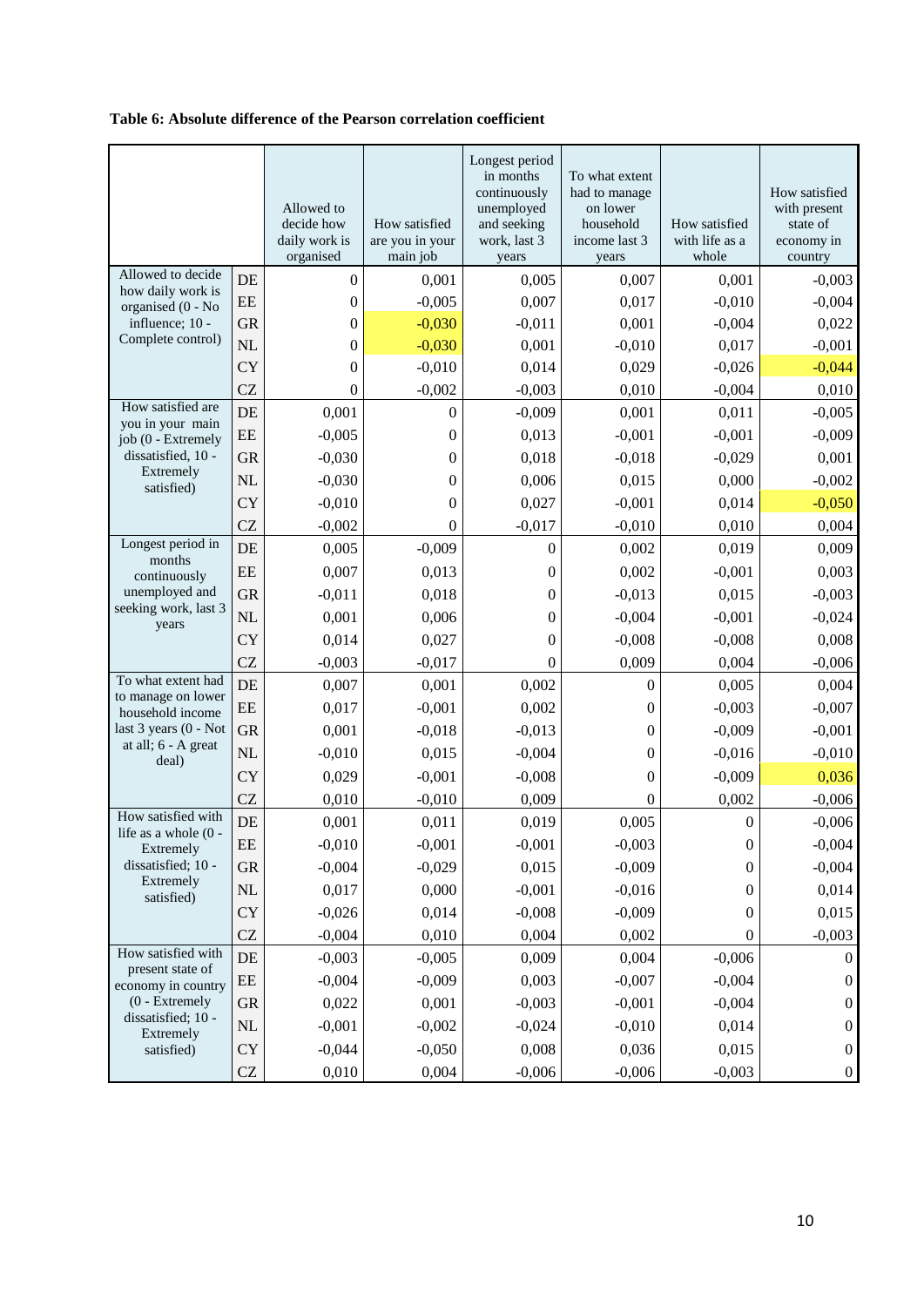#### **4. Cross tabulations**

In the further analysis we have also compare the structures of several two-dimensional contingency tables when data are not weighted and when only population weights are applied. Besides that we have also checked for potential differences in hi-square test of independence. The analysis was performed for Estonia, Germany, Netherlands, Greece, Cyprus and Czech Republic.

Results in Table 7 below show changes in the structure of 5 two-dimensional contingency tables and also differences in values for statistical tests. We can find out that differences that appear with weighting are substantial. Considering all 120 internal cells (margins excluded) of 5 two-dimensional tables, 28 cells (which is 23% of all cells) have been changed for 1.0% point or more (i.e. absolute difference). The largest difference has appeared in case of Netherland, where estimate for *percentage of males who were unemployed for twelve months or more*, decreased from 34.8% to 31.2% (absolute difference 3.53, relative difference 11.29%).

In case of relative difference, 16 internal cells (13.3% of all cells) have been changed for 5% or more. The largest difference has appeared in case of Cyprus, where estimate for *percentage of females who are unemployed and actively looking for job* increased from 3.8% to 4.6% (relative difference 16.46%).

Differences in Chi square significance (p-value) for unweighting and weighting estimates (we used default SPSS procedures) look more substantial. In 10 cases out of 30 the p-values have been changed for 0.20 and more (absolute difference). The largest absolute differences arise in case of Netherlands, between variables *gender* and *any period of unemployment and work seeking lasted 12 months or more*, where p-value decreases from 0.78 to 0.35, and in case of Greece, where p-value increases from 0.21 to 0.59 (between variable *gender* and variable, which measure whether a person *had to take a reduction in pay, in last three years*). Considering relative difference the largest difference, that even surpass 1400%, appears in case of Greece, between variables *gender* and *unemployment status*, where p-value changes from 0.25 to 0.016 (relative difference 1487,5%, absolute difference 0.24).

For more details about changing the survey estimates in two-dimensional tables through population weighting, where absolute and relative differences are presented, see [http://mi.ris.org/uploadi/editor/DnD1372871316Weightingeffectworkmodulevariables\\_output.xls.](http://mi.ris.org/uploadi/editor/DnD1372871316Weightingeffectworkmodulevariables_output.xls)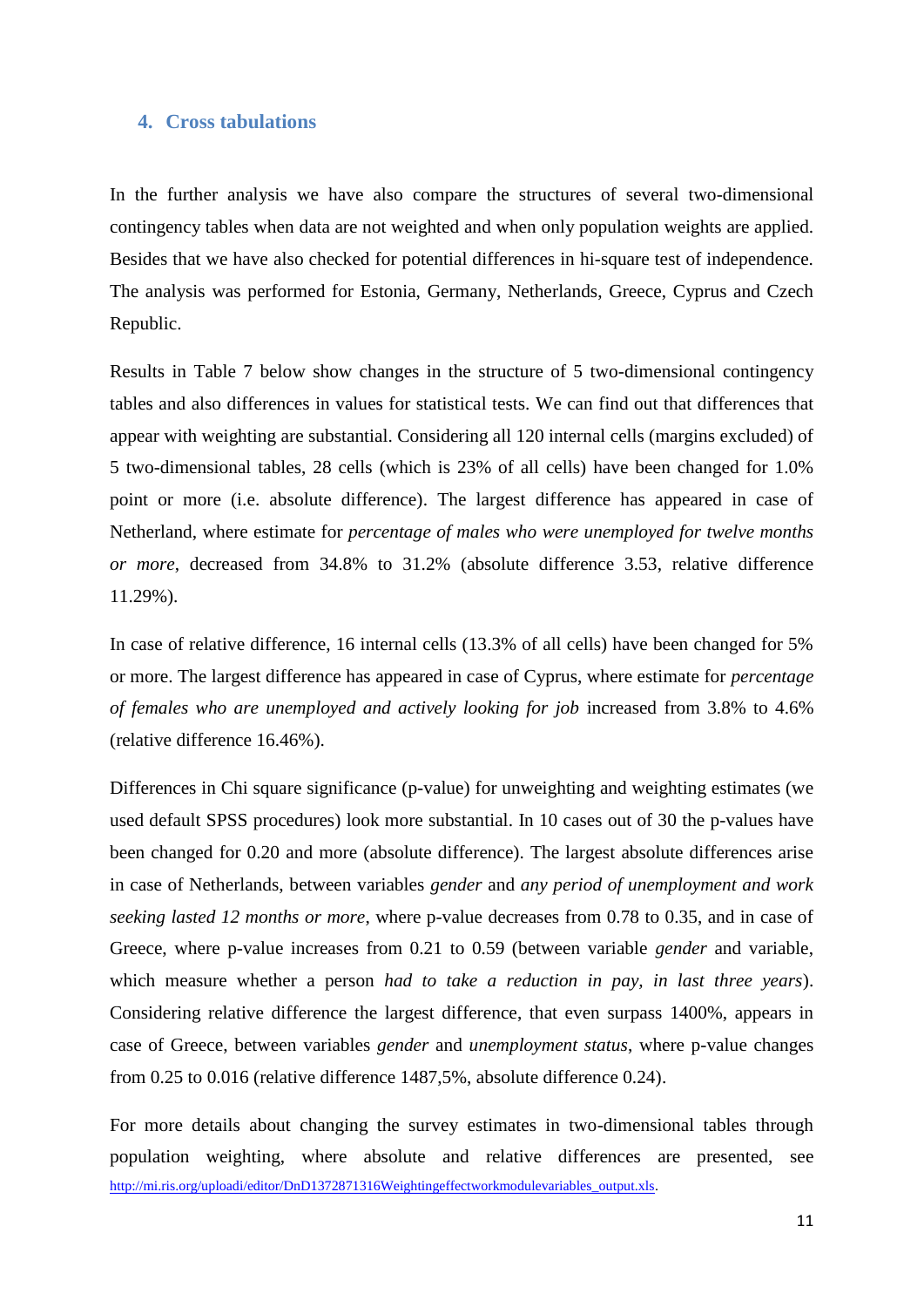|           |                                             |                | Any period of unemployment<br>and work seeking lasted 12<br>months or more |                           | Unemployed and actively<br>looking for job |                          | Had to do less interesting work,<br>last 3 years |                          | Had to take a reduction in pay,<br>last 3 years |                         |                       | Had less security in job, last 3<br>years |                         |                        |                        |                         |        |
|-----------|---------------------------------------------|----------------|----------------------------------------------------------------------------|---------------------------|--------------------------------------------|--------------------------|--------------------------------------------------|--------------------------|-------------------------------------------------|-------------------------|-----------------------|-------------------------------------------|-------------------------|------------------------|------------------------|-------------------------|--------|
|           |                                             |                | Yes                                                                        | N <sub>o</sub>            | Total                                      | N <sub>o</sub>           | Yes                                              | Total                    | Yes                                             | N <sub>o</sub>          | Total                 | Yes                                       | N <sub>o</sub>          | Total                  | Yes                    | N <sub>o</sub>          | Total  |
|           | Male                                        | dw             | 44,5%                                                                      | 55,5%                     | 100,0%                                     | 96,3%                    | 3,7%                                             | 100,0%                   | 33,2%                                           | 66,8%                   | 100,0%                | 22,7%                                     | 77,3%                   | 100,0%                 | 19,2%                  | 80,8%                   | 100,0% |
|           |                                             | w4             | 45,0%                                                                      | 55,0%                     | 100,0%                                     | 96,0%                    | 4,0%                                             | 100,0%                   | 32,4%                                           | 67,6%                   | 100,0%                | 22,4%                                     | 77,6%                   | 100,0%                 | 19,6%                  | 80,4%                   | 100,0% |
|           | Female                                      | dw             | 58,7%                                                                      | 41,3%                     | 100,0%                                     | 96,8%                    | 3,2%                                             | 100,0%                   | 27,6%                                           | 72,4%                   | 100,0%                | 19,8%                                     | 80,2%                   | 100,0%                 | 14,8%                  | 85,2%                   | 100,0% |
|           |                                             | w4             | 60,2%                                                                      | 39,8%                     | 100,0%                                     | 96,6%                    | 3,4%                                             | 100,0%                   | 27,4%                                           | 72,6%                   | 100,0%                | 19,4%                                     | 80,6%                   | 100,0%                 | 14,2%                  | 85,8%                   | 100,0% |
| DE        | Total                                       | dw             | 51,4%                                                                      | 48,6%                     | 100,0%                                     | 96,5%                    | 3,5%                                             | 100,0%                   | 30,8%                                           | 69,2%                   | 100,0%                | 21,5%                                     | 78,5%                   | 100,0%                 | 17,3%                  | 82,7%                   | 100,0% |
|           |                                             | w4             | 52,8%                                                                      | 47,2%                     | 100,0%                                     | 96,4%                    | 3,6%                                             | 100,0%                   | 30,2%                                           | 69,8%                   | 100,0%                | 21,1%                                     | 78,9%                   | 100,0%                 | 17,2%                  | 82,8%                   | 100,0% |
|           | Pearson Chi-Square                          | dw             | $14,509$ (sig. = ,000)                                                     |                           |                                            | $,681$ (sig. = $,409$ )  |                                                  |                          | 5,465 (sig. = $,019$ )                          |                         |                       | $1,930$ (sig. = ,165)                     |                         |                        | 5,009 (sig. = $,025$ ) |                         |        |
|           | $16,866$ (sig. = $,000$ )<br>w <sub>4</sub> |                |                                                                            |                           | $,766$ (sig. = $,381$ )                    |                          |                                                  | $4,306$ (sig. = $,038$ ) |                                                 |                         | $1,938$ (sig. = ,164) |                                           |                         | 7,453 (sig. = $,006$ ) |                        |                         |        |
|           | Male                                        | dw             | 46,0%                                                                      | 54,0%                     | 100,0%                                     | 93,2%                    | 6,8%                                             | 100,0%                   | 37,7%                                           | 62,3%                   | 100,0%                | 55,7%                                     | 44,3%                   | 100,0%                 | 51,3%                  | 48,7%                   | 100,0% |
|           |                                             | w4             | 46,1%                                                                      | 53,9%                     | 100,0%                                     | 92,8%                    | 7,2%                                             | 100,0%                   | 38,6%                                           | 61,4%                   | 100,0%                | 55,3%                                     | 44,7%                   | 100,0%                 | 51,7%                  | 48,3%                   | 100,0% |
|           | Female                                      | $d$ w          | 51,6%                                                                      | 48,4%                     | 100,0%                                     | 95,1%                    | 4,9%                                             | 100,0%                   | 25,6%                                           | 74,4%                   | 100,0%                | 55,7%                                     | 44,3%                   | 100,0%                 | 50,6%                  | 49,4%                   | 100,0% |
|           |                                             | w4             | 51,0%                                                                      | 49,0%                     | 100,0%                                     | 94,9%                    | 5,1%                                             | 100,0%                   | 26,5%                                           | 73,5%                   | 100,0%                | 55,5%                                     | 44,5%                   | 100,0%                 | 50,3%                  | 49,7%                   | 100,0% |
| EE        | Total                                       | dw             | 49,2%                                                                      | 50,8%                     | 100,0%                                     | 94,3%                    | 5,7%                                             | 100,0%                   | 31,1%                                           | 68,9%                   | 100,0%                | 55,7%                                     | 44,3%                   | 100,0%                 | 50,9%                  | 49,1%                   | 100,0% |
|           |                                             | w <sub>4</sub> | 48,6%                                                                      | 51,4%                     | 100,0%                                     | 93,9%                    | 6,1%                                             | 100,0%                   | 32,5%                                           | 67,5%                   | 100,0%                | 55,4%                                     | 44,6%                   | 100,0%                 | 51,0%                  | 49,0%                   | 100,0% |
|           | Pearson Chi-Square                          | $d$ w          |                                                                            | $1,700$ (sig. = ,192)     |                                            | $2,716$ (sig. = $,099$ ) |                                                  | $14,200$ (sig. = ,000)   |                                                 | $,000$ (sig. = $,994$ ) |                       | $,037$ (sig. = $,848$ )                   |                         |                        |                        |                         |        |
|           |                                             | w <sub>4</sub> |                                                                            | $1,318$ (sig. = ,251)     |                                            |                          | $3,604$ (sig. = $,058$ )                         |                          |                                                 | $14,915$ (sig. = ,000)  |                       |                                           | $,002$ (sig. = $,968$ ) |                        |                        | $,175$ (sig. = $,676$ ) |        |
|           | Male                                        | $d$ w          | 50,5%                                                                      | 49,5%                     | 100,0%                                     | 89,9%                    | 10,1%                                            | 100,0%                   | 14,4%                                           | 85,6%                   | 100,0%                | 33,1%                                     | 66,9%                   | 100,0%                 | 28,8%                  | 71,2%                   | 100,0% |
|           |                                             | w4             | 50,1%                                                                      | 49,9%                     | 100,0%                                     | 89,6%                    | 10,4%                                            | 100,0%                   | 14,9%                                           | 85,1%                   | 100,0%                | 34,8%                                     | 65,2%                   | 100,0%                 | 29,7%                  | 70,3%                   | 100,0% |
|           | Female                                      | $d$ w          | 67,5%                                                                      | 32,5%                     | 100,0%                                     | 91,2%                    | 8,8%                                             | 100,0%                   | 15,5%                                           | 84,5%                   | 100,0%                | 36,9%                                     | 63,1%                   | 100,0%                 | 24,1%                  | 75,9%                   | 100,0% |
|           |                                             | w4             | 68,9%                                                                      | 31,1%                     | 100,0%                                     | 92,2%                    | 7,8%                                             | 100,0%                   | 16,1%                                           | 83,9%                   | 100,0%                | 36,5%                                     | 63,5%                   | 100,0%                 | 23,9%                  | 76,1%                   | 100,0% |
| <b>GR</b> | Total                                       | dw             | 60,1%                                                                      | 39,9%                     | 100,0%                                     | 90,6%                    | 9,4%                                             | 100,0%                   | 14,9%                                           | 85,1%                   | 100,0%                | 34,9%                                     | 65,1%                   | 100,0%                 | 26,6%                  | 73,4%                   | 100,0% |
|           |                                             | w4             | 59,5%                                                                      | 40,5%                     | 100,0%                                     | 90,9%                    | 9,1%                                             | 100,0%                   | 15,3%                                           | 84,7%                   | 100,0%                | 35,5%                                     | 64,5%                   | 100,0%                 | 27,4%                  | 72,6%                   | 100,0% |
|           | Pearson Chi-Square                          | $d$ w          |                                                                            | $23,099$ (sig. = $,000$ ) |                                            | $1,301$ (sig. = $,254$ ) |                                                  |                          | $,251$ (sig. = $,616$ )                         |                         | $1,576$ (sig. = ,209) |                                           |                         | 2,874 (sig. = $,090$ ) |                        |                         |        |
|           |                                             | w4             |                                                                            | $27,966$ (sig. = $,000$ ) |                                            |                          | 5,843 (sig. = $,016$ )                           |                          |                                                 | $,270$ (sig. = $,604$ ) |                       |                                           | $,298$ (sig. = $,585$ ) |                        |                        | 3,908 (sig. = $,048$ )  |        |

## **Table 7: Structure of two-dimensional tables before (dw) and after post-stratification weighting (w4)**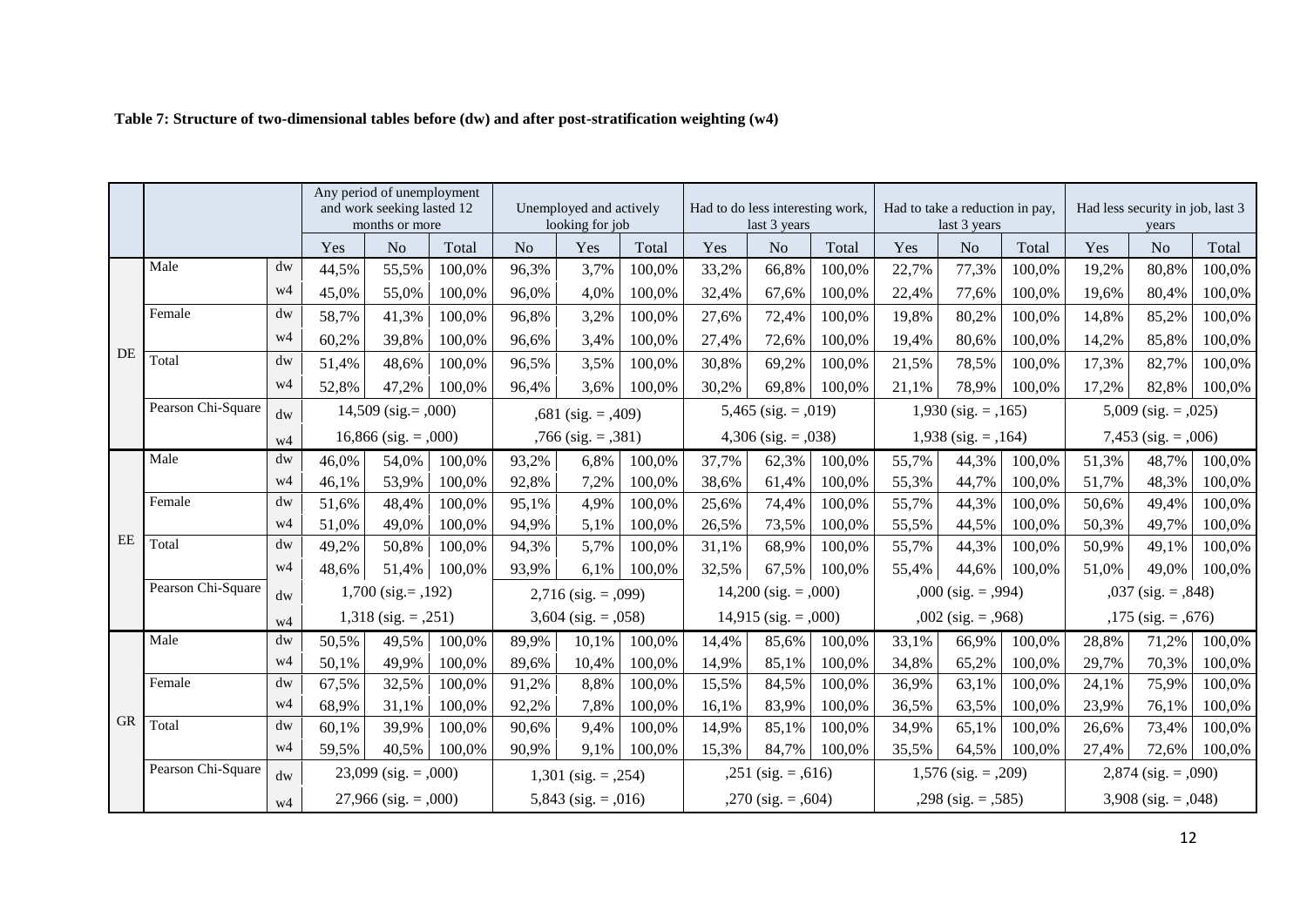|           | Male               | dw             | 34,8%                   | 65,2%                    | 100,0% | 97,5%                   | 2,5%                     | 100,0%                | 27,9%                    | 72,1%                    | 100,0%                  | 16,0%                   | 84,0%                   | 100,0%                   | 29,2%                 | 70,8%                   | 100,0% |
|-----------|--------------------|----------------|-------------------------|--------------------------|--------|-------------------------|--------------------------|-----------------------|--------------------------|--------------------------|-------------------------|-------------------------|-------------------------|--------------------------|-----------------------|-------------------------|--------|
|           |                    | w4             | 31,2%                   | 68,8%                    | 100,0% | 97,5%                   | 2,5%                     | 100,0%                | 29,5%                    | 70,5%                    | 100,0%                  | 15,9%                   | 84,1%                   | 100,0%                   | 30,4%                 | 69,6%                   | 100,0% |
|           | Female             | dw             | 36,3%                   | 63,7%                    | 100,0% | 97,2%                   | 2,8%                     | 100,0%                | 23,2%                    | 76,8%                    | 100,0%                  | 13,6%                   | 86,4%                   | 100,0%                   | 26,4%                 | 73,6%                   | 100,0% |
|           |                    | w4             | 36,1%                   | 63,9%                    | 100,0% | 97,0%                   | 3,0%                     | 100,0%                | 24,3%                    | 75,7%                    | 100,0%                  | 11,5%                   | 88,5%                   | 100.0%                   | 25,4%                 | 74,6%                   | 100,0% |
| <b>NL</b> | Total              | dw             | 35,6%                   | 64,4%                    | 100,0% | 97,3%                   | 2,7%                     | 100,0%                | 25,6%                    | 74,4%                    | 100,0%                  | 14,8%                   | 85,2%                   | 100,0%                   | 27,8%                 | 72,2%                   | 100,0% |
|           |                    | w4             | 33,6%                   | 66,4%                    | 100,0% | 97,3%                   | 2,7%                     | 100,0%                | 27,2%                    | 72,8%                    | 100.0%                  | 13,9%                   | 86,1%                   | 100.0%                   | 28,2%                 | 71,8%                   | 100,0% |
|           | Pearson Chi-Square | dw             | $,081$ (sig. = $,776$ ) |                          |        |                         | $,087$ (sig. = $,769$ )  |                       |                          | $2,828$ (sig. = $,093$ ) |                         |                         | $1,079$ (sig. = ,299)   |                          |                       | $,938$ (sig. = $,333$ ) |        |
|           |                    | w <sub>4</sub> | $,864$ (sig. = $,353$ ) |                          |        | $,410$ (sig. = $,522$ ) |                          |                       | $3,388$ (sig. = $,066$ ) |                          |                         | 3,893 (sig. = $,048$ )  |                         | $2,969$ (sig. = $,085$ ) |                       |                         |        |
|           | Male               | dw             | 46,3%                   | 53,7%                    | 100,0% | 93,1%                   | 6,9%                     | 100,0%                | 11,9%                    | 88,1%                    | 100,0%                  | 16,0%                   | 84,0%                   | 100,0%                   | 19,5%                 | 80,5%                   | 100,0% |
|           |                    | w4             | 45,1%                   | 54,9%                    | 100,0% | 93,2%                   | 6,8%                     | 100,0%                | 11,7%                    | 88,3%                    | 100,0%                  | 14,7%                   | 85,3%                   | 100,0%                   | 18,5%                 | 81,5%                   | 100,0% |
|           | Female             | dw             | 44,1%                   | 55,9%                    | 100,0% | 96,2%                   | 3,8%                     | 100,0%                | 15,1%                    | 84,9%                    | 100,0%                  | 14,7%                   | 85,3%                   | 100,0%                   | 19,7%                 | 80,3%                   | 100,0% |
|           |                    | w4             | 45,0%                   | 55,0%                    | 100,0% | 95,4%                   | 4,6%                     | 100,0%                | 16,5%                    | 83,5%                    | 100,0%                  | 15,9%                   | 84,1%                   | 100,0%                   | 20,2%                 | 79.8%                   | 100,0% |
| <b>CY</b> | Total              | dw             | 45,1%                   | 54,9%                    | 100,0% | 94,8%                   | 5,2%                     | 100,0%                | 13,5%                    | 86,5%                    | 100,0%                  | 15,4%                   | 84,6%                   | 100,0%                   | 19,6%                 | 80,4%                   | 100,0% |
|           |                    | w4             | 45,0%                   | 55,0%                    | 100,0% | 94,3%                   | 5,7%                     | 100,0%                | 13,9%                    | 86,1%                    | 100,0%                  | 15,3%                   | 84,7%                   | 100.0%                   | 19,3%                 | 80,7%                   | 100,0% |
|           | Pearson Chi-Square | dw             |                         | $,078$ (sig. = $,781$ )  |        | 4,953 (sig. = $,026$ )  |                          | $1,164$ (sig. = ,281) |                          | $,180$ (sig. = $,672$ )  |                         | $,003$ (sig. = $,958$ ) |                         |                          |                       |                         |        |
|           |                    | w4             |                         | $,000$ (sig. = $,991$ )  |        |                         | $2,487$ (sig. = $,115$ ) |                       | $2,741$ (sig. = ,098)    |                          | $,149$ (sig. = $,700$ ) |                         | $,255$ (sig. = $,614$ ) |                          |                       |                         |        |
|           | Male               | dw             | 31,6%                   | 68,4%                    | 100,0% | 95,0%                   | 5,0%                     | 100,0%                | 24,1%                    | 75,9%                    | 100,0%                  | 29,9%                   | 70,1%                   | 100,0%                   | 34,3%                 | 65,7%                   | 100,0% |
|           |                    | w4             | 31,7%                   | 68,3%                    | 100,0% | 95,1%                   | 4,9%                     | 100,0%                | 23,6%                    | 76,4%                    | 100,0%                  | 28,4%                   | 71,6%                   | 100,0%                   | 33,7%                 | 66,3%                   | 100,0% |
|           | Female             | dw             | 39,8%                   | 60,2%                    | 100,0% | 95,1%                   | 4,9%                     | 100,0%                | 20,4%                    | 79,6%                    | 100,0%                  | 27,6%                   | 72,4%                   | 100,0%                   | 31,1%                 | 68,9%                   | 100,0% |
|           |                    | w4             | 40,2%                   | 59,8%                    | 100,0% | 95,5%                   | 4,5%                     | 100,0%                | 20,5%                    | 79,5%                    | 100,0%                  | 27,5%                   | 72,5%                   | 100,0%                   | 30,8%                 | 69,2%                   | 100,0% |
| <b>CZ</b> | Total              | dw             | 36,0%                   | 64,0%                    | 100,0% | 95,0%                   | 5,0%                     | 100,0%                | 22,5%                    | 77,5%                    | 100,0%                  | 28,9%                   | 71,1%                   | 100,0%                   | 32,9%                 | 67,1%                   | 100,0% |
|           |                    | w4             | 36,3%                   | 63,7%                    | 100,0% | 95,3%                   | 4,7%                     | 100,0%                | 22,2%                    | 77,8%                    | 100,0%                  | 28,0%                   | 72,0%                   | 100,0%                   | 32,4%                 | 67,6%                   | 100,0% |
|           | Pearson Chi-Square | dw             |                         | $3,460$ (sig. = $,063$ ) |        |                         | $,015$ (sig. = $,901$ )  |                       | $2,453$ (sig. = ,117)    |                          |                         | $,830$ (sig. = $,362$ ) |                         |                          | $1,466$ (sig. = ,226) |                         |        |
|           |                    | w4             |                         | $3,669$ (sig. = $,055$ ) |        |                         | $,211$ (sig. = $,646$ )  |                       |                          | $1,608$ (sig. = ,205)    |                         |                         | $,118$ (sig. = $,732$ ) |                          |                       | $1,161$ (sig. = ,281)   |        |